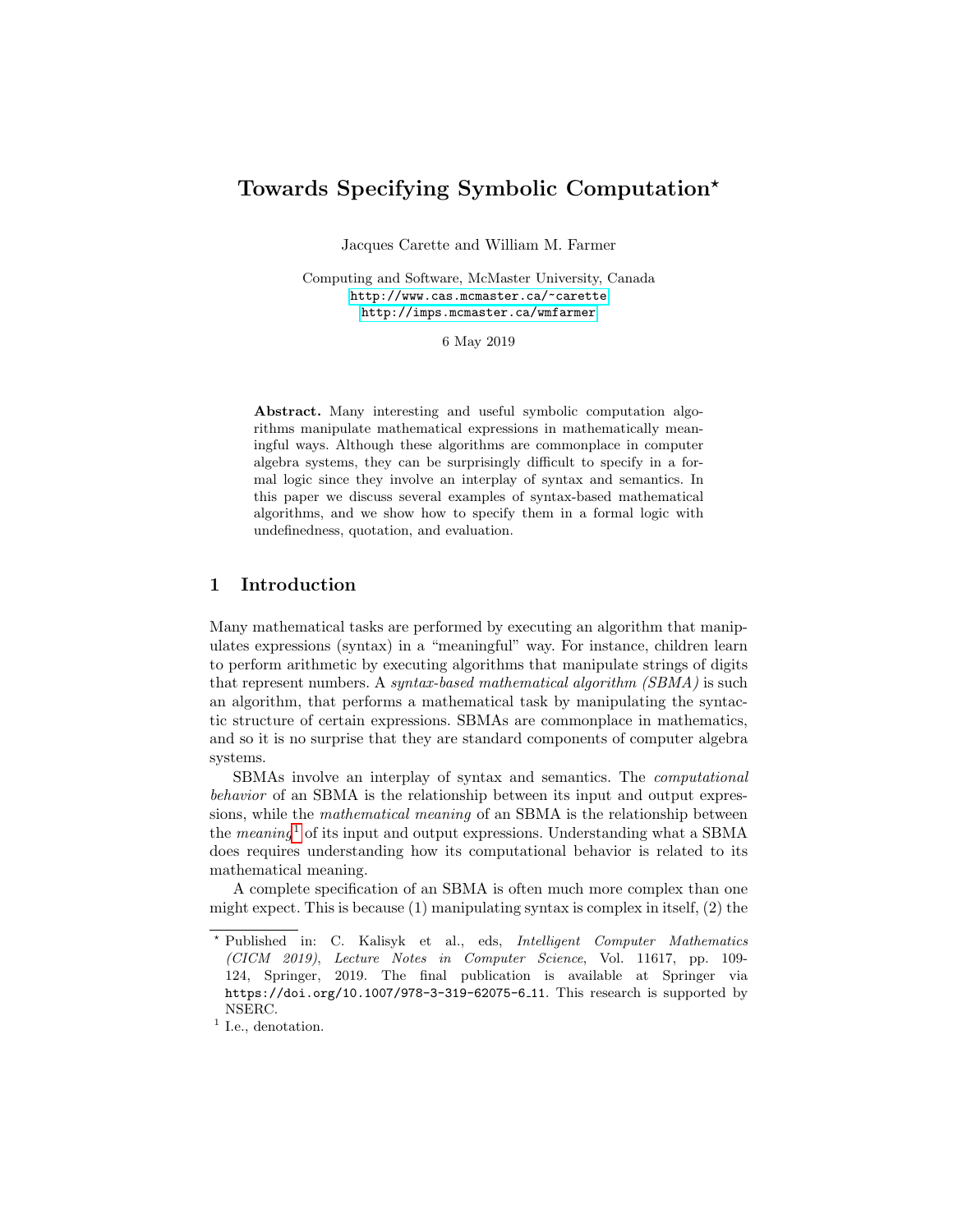interplay of syntax and semantics can be difficult to disentangle, and (3) seemingly benign syntactic manipulations can generate undefined expressions. An SBMA specification has both a syntactic component and a semantic component, but these components can be intertwined. Usually the more they are separated, the easier it is to understand the specification.

This inherent complexity of SBMA specifications makes SBMAs tricky to implement correctly. Dealing with the semantic component is usually the bigger challenge for computer algebra systems as they excel in the realm of computation but have weak reasoning facilities, while the syntactic component is usually the bigger obstacle for proof assistants, often due to partiality issues.

In this paper, we examine four representative examples of SBMAs, present their specifications, and show how their specifications can be written in  $CTT_{\text{ice}}$  [\[12\]](#page-15-0), a formal logic designed to make expressing the interplay of syntax and semantics easier than in traditional logics. The paper is organized as follows. Section [2](#page-1-0) presents background information about semantic notions and  $\text{CTT}_{\text{uqe}}$ . Section [3](#page-3-0) discusses the issues concerning SBMAs for factoring integers. Normalizing rational expressions and functions is examined in section [4.](#page-5-0) Symbolic differentiation algorithms are considered in section [5.](#page-10-0) Section [6](#page-13-0) gives a brief overview of related work. And the paper ends with a short conclusion in section [7.](#page-13-1)

The principal contribution of this paper, in the author's opinion, is not the specifications themselves, but rather bringing to the fore the subtle details of SBMAs themselves, along with the fact that traditional logics are ill-suited to the specification of SBMAs. While here we use  $\text{CTT}_{\text{uqe}}$  for this purpose, the most important aspect is the ability to deal with two levels at once, syntax and semantics. The examples are chosen because they represent what are traditionally understood as fairly simple, even straightforward, symbolic algorithms, and yet they are nevertheless rather difficult to formalize properly.

## <span id="page-1-0"></span>2 Background

To be able to formally display the issues involved, it is convenient to first be specific about definedness, equality, quasi-equality, and logics that can deal with syntax and semantics directly.

## 2.1 Definedness, Equality, and Quasi-Equality

Let  $e$  be an expression and  $D$  be a domain of values. We say  $e$  is defined in  $D$ if e denotes a member of D. When  $e$  is defined in D, the *value of e in* D is the element in  $D$  that  $e$  denotes. When  $e$  is undefined in  $D$  (i.e.,  $e$  does not denote a member of  $D$ ), the value of  $e$  in  $D$  is undefined. Two expressions  $e$  and  $e'$  are equal in D, written  $e =_D e'$ , if they are both defined in D and they have the same values in D and are quasi-equal in D, written  $e \simeq_D e'$ , if either  $e =_D e'$  or e and  $e'$  are both undefined in  $D$ . When  $D$  is a domain of interest to mathematicians, we will call e a mathematical expression.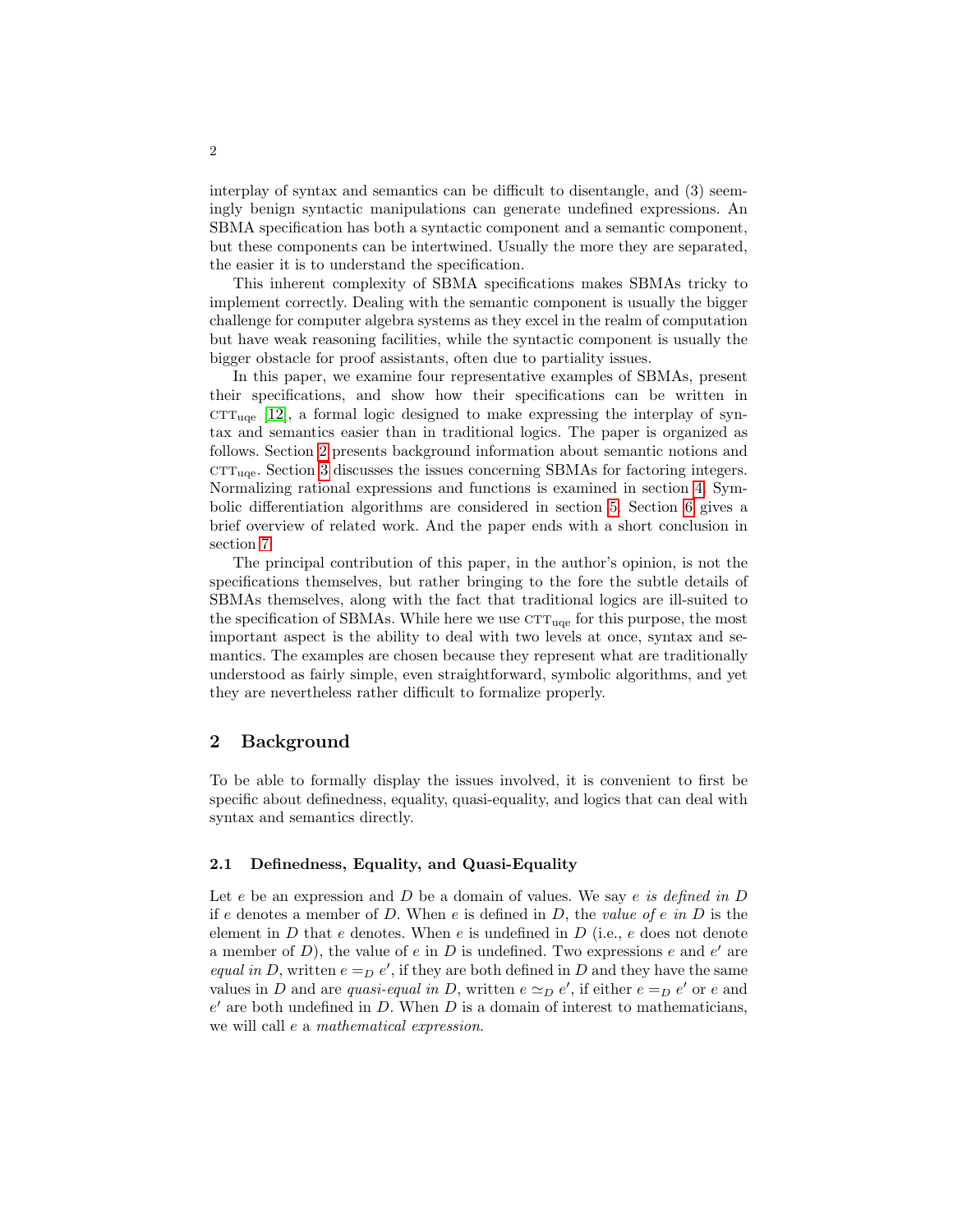#### 2.2  $\text{CTT}_{\text{qe}}$  and  $\text{CTT}_{\text{uqe}}$

 $\text{CTT}_{\text{ce}}$  [\[13\]](#page-15-1) is a version of Church's type theory with a built-in global reflection infrastructure with global quotation and evaluation operators geared towards reasoning about the interplay of syntax and semantics and, in particular, for specifying, defining, applying, and reasoning about SBMAs. The syntax and semantics of  $\text{CTT}_{\text{qe}}$  is presented in [\[13\]](#page-15-1). A proof system for  $\text{CTT}_{\text{qe}}$  that is sound for all formulas and complete for eval-free formulas is also presented in [\[13\]](#page-15-1). (An expression is eval-free if it does not contain the evaluation operator.) By modifying HOL Light [\[14\]](#page-15-2), we have produced a rudimentary implementation of  $CTT_{qe}$  called HOL Light QE [\[5\]](#page-14-0).

 $\text{CTT}_{\text{uqe}}$  [\[12\]](#page-15-0) is a variant of  $\text{CTT}_{\text{qe}}$  that has built-in support for partial functions and undefinedness based on the traditional approach to undefinedness [\[10\]](#page-14-1). It is well-suited for specifying SBMAs that manipulate expressions that may be undefined. Its syntax and semantics are presented in [\[12\]](#page-15-0). A proof system for  $\text{CTT}_{\text{uqe}}$  is not given there, but can be straightforwardly derived by merging those for  $\text{CTT}_{\text{qe}}$  [\[13\]](#page-15-1) and  $\mathcal{Q}_0^{\text{u}}$  [\[11\]](#page-15-3).

The global reflection infrastructure of  $\text{CTT}_{\text{uqe}}$  (and  $\text{CTT}_{\text{qe}}$ ) consists of three components. The first is an inductive type  $\epsilon$  of *syntactic values*: these typically represent the syntax tree of an eval-free expression of  $CTT_{uqe}$ . Each expression of type  $\epsilon$  denotes a syntactic value. Thus reasoning about the syntactic structure of expressions can be performed by reasoning about syntactic values via the expressions of type  $\epsilon$ . The second component is a *quotation operator*  $\lceil \cdot \rceil$  such that, if  $\mathbf{A}_{\alpha}$  is an eval-free expression (of some type  $\alpha$ ), then  $\lceil \mathbf{A}_{\alpha} \rceil$  is an expression of type  $\epsilon$  that denotes the syntactic value that represents the syntax tree of  $\mathbf{A}_{\alpha}$ . Finally, the third component is an *evaluation operator*  $\llbracket \cdot \rrbracket_{\alpha}$  such that, if  $\mathbf{E}_{\epsilon}$  is an expression of type  $\epsilon$ , then  $\mathbb{E}_{\epsilon}\mathbb{I}_{\alpha}$  denotes the value of type  $\alpha$  denoted by the expression **B** represented by  $\mathbf{E}_{\epsilon}$  (provided the type of **B** is  $\alpha$ ). In particular the law of disquotation  $\llbracket \ulcorner \mathbf{A}_{\alpha} \urcorner \rrbracket_{\alpha} = \mathbf{A}_{\alpha}$  holds in  $\text{CTT}_{\text{uqe}}$  (and  $\text{CTT}_{\text{qe}}$ ).

The reflection infrastructure is global since it can be used to reason about the entire set of eval-free expressions of  $\text{CTT}_{\text{uqe}}$ . This is in contrast to *local reflection* which constructs an inductive type of syntactic values only for the expressions of the logic that are relevant to a particular problem. See [\[13\]](#page-15-1) for discussion about the difference between local and global reflection infrastructures and the design challenges that stand in the way of developing a global reflection infrastructure within a logic.

The type  $\epsilon$  includes syntax values for all eval-free expressions of all types as well as syntax values for ill-formed expressions like  $(\mathbf{x}_{\alpha}, \mathbf{x}_{\alpha})$  in which the types are mismatched. Convenient subtypes of  $\epsilon$  can be represented via predicates of type  $\epsilon \to o$ . (*o* is the type of boolean values.) In particular, CTT<sub>uqe</sub> contains a predicate is-expr $_{\epsilon\to o}^{\alpha}$  for every type  $\alpha$  that represents the subtype of syntax values for expressions of type  $\alpha$ .

Unlike  $\text{CTT}_{\text{qe}}$ ,  $\text{CTT}_{\text{uqe}}$  admits undefined expressions and partial functions. The formulas  $A_{\alpha} \downarrow$  and  $A_{\alpha} \uparrow$  assert that the expression  $A_{\alpha}$  is defined and undefined, respectively. Formulas (i.e., expressions of type  $o$ ) are always defined.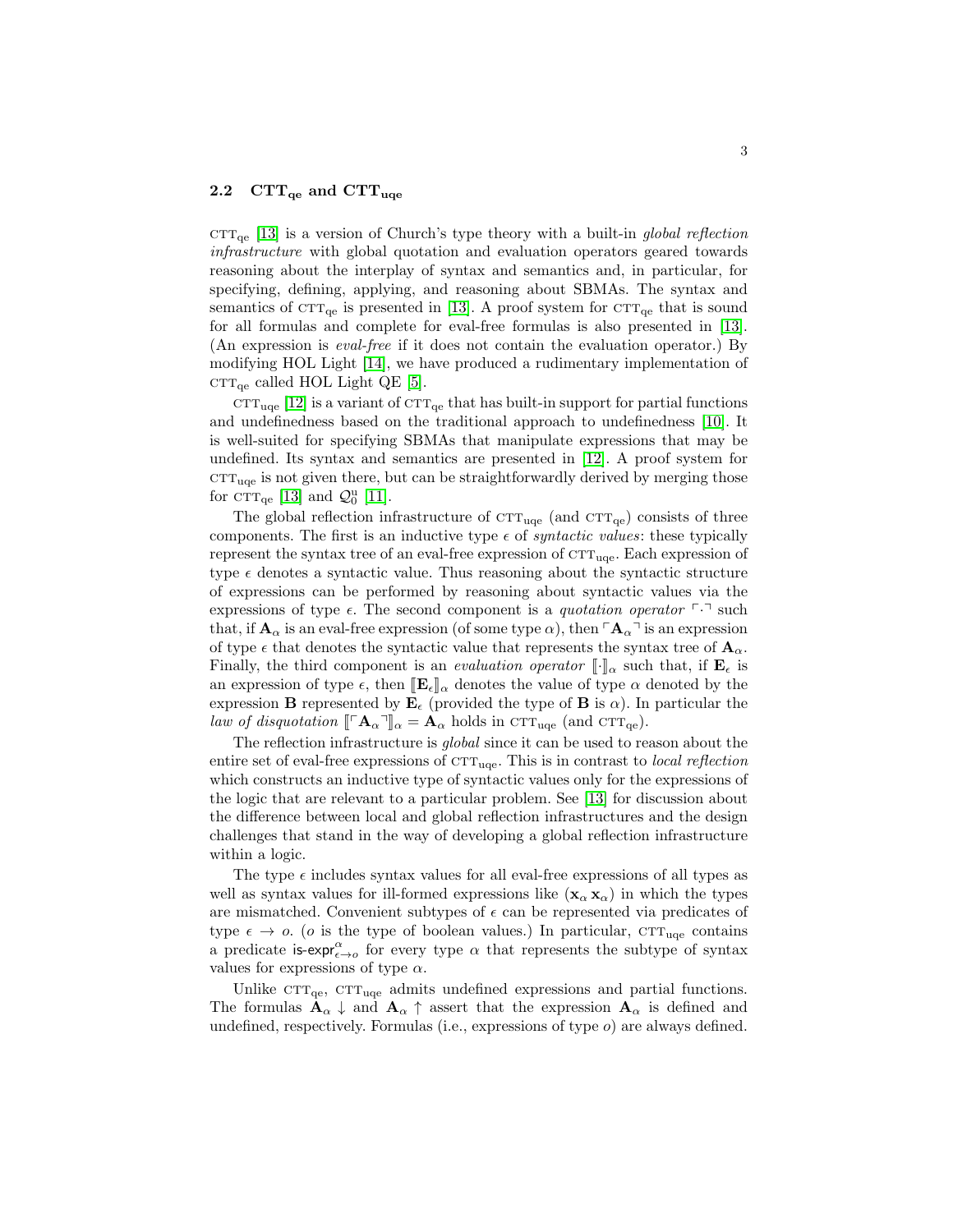Evaluations may be undefined. For example,  $\llbracket \ulcorner \mathbf{A}_{\alpha} \urcorner \rrbracket_{\beta}$  is undefined when  $\alpha \neq \beta$ . See [\[11](#page-15-3)[,12\]](#page-15-0) for further details.

## <span id="page-3-0"></span>3 Factoring Integers

#### 3.1 Task

Here is a seemingly simple mathematical task: Factor (over  $\mathbb N$ ) the number 12. One might expect the answer  $12 = 2^2 * 3$  — but this is not actually the answer one gets in many systems! The reason is, that in any system with builtin beta-reduction (including all computer algebra systems as well as theorem provers based on dependent type theory), the answer is immediately evaluated to  $12 = 12$ , which is certainly not very informative.

#### 3.2 Problem

So why is  $2^2 * 3$  not an answer? Because it involves a mixture of syntax and semantics. A better answer would be  $\lceil 2^2 \cdot 3 \rceil$  (the quotation of  $2^2 \cdot 3$ ) that would make it clear that *∗ represents* multiplication rather than *being* multiplication. In other words, this is about intension and extension: we want to be able to both represent operations and perform operations. In Maple, one talks about inert forms, while in Mathematica, there are various related concepts such as Hold, Inactive and Unevaluated. They both capture the same fundamental dichotomy about passive representations and active computations.

#### 3.3 Solution

Coming back to integer factorization, interestingly both Maple and Mathematica choose a fairly similar option to represent the answer  $-$  a list of pairs, with the first component being a prime of the factorization and the second being the multiplicity of the prime (i.e., the exponent). Maple furthermore gives a leading unit (-1 or 1), so that one can also factor negative numbers. In other words, in Maple, the result of ifactors(12) is

 $[1, [2, 2], [3, 1]]$ 

where lists are used (rather than proper pairs) as the host system is untyped. Mathematica does something similar.

### 3.4 Specification in Maple

Given the following Maple routine[2](#page-3-1)

<span id="page-3-1"></span><sup>&</sup>lt;sup>2</sup> There are nonessential Maple-isms in this routine: because of how foldr is defined, op is needed to transform a list to an expression sequence; in other languages, this is unnecessary. Note however that it is possible to express the type extremely precisely.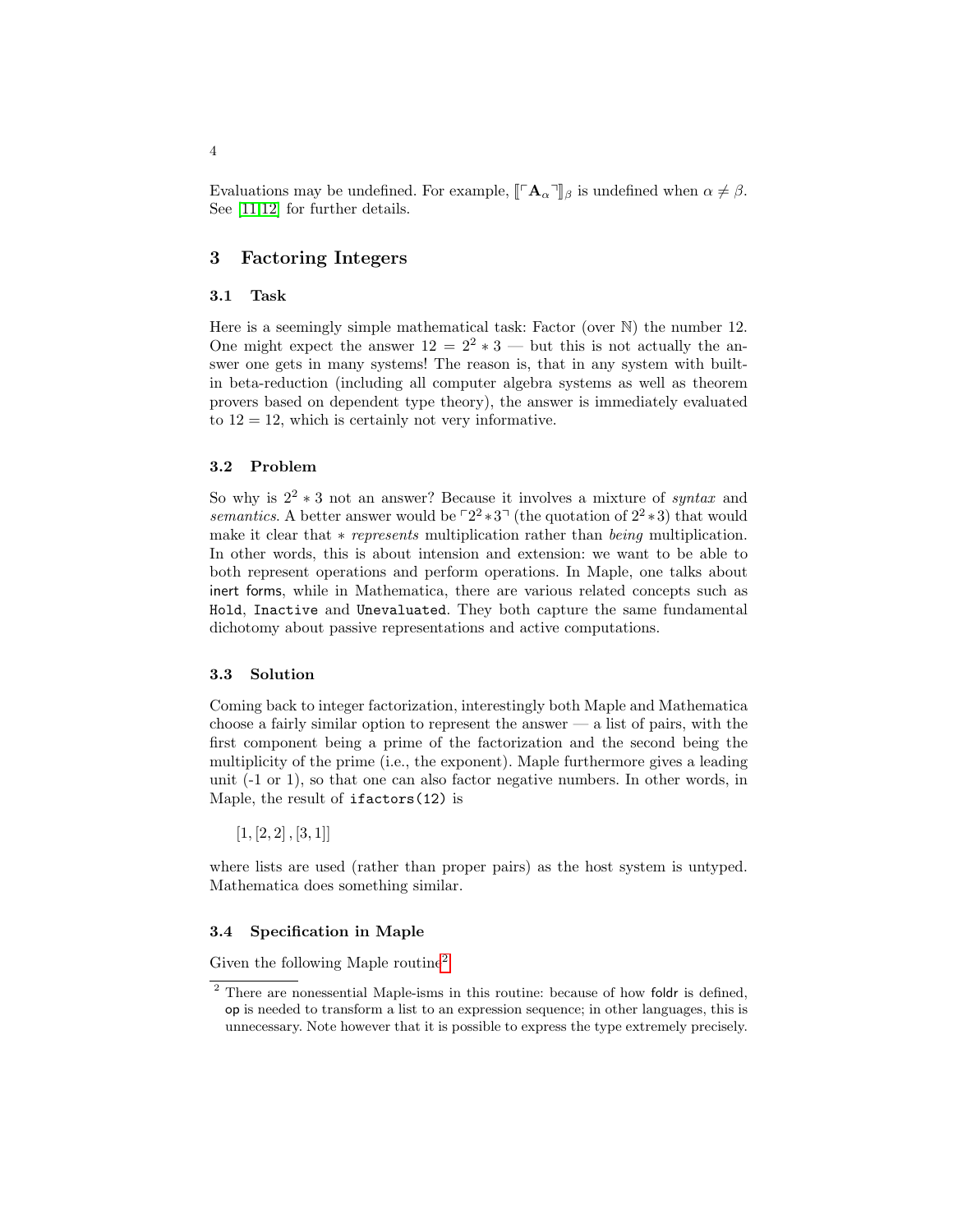```
remult := proc(1 :: [{-1,1}, { list([prime,posit)}])local f := proc(x, y) (x[1] \cap x[2]) * y end proc;
1[1] * foldr(f, 1, op(1[2]))end proc;
```
then the specification for ifactors is that, for all  $n \in \mathbb{Z}$ , (A) ifactors(n) represents a signed prime decomposition and

```
(B) remult (ifactors (n)) = n.
```
(A) is the syntactic component of the specification and (B) is the semantic component.

## 3.5 Specification in  $\text{CTT}_{\text{uqe}}$

We specify the factorization of integers in a theory T of  $\mathrm{CTT}_{\text{uqe}}$  using  $\mathrm{CTT}_{\text{uqe}}$ 's reflection infrastructure. We start by defining a theory  $T_0 = (L_0, \Gamma_0)$  of integer arithmetic. L<sub>0</sub> contains a base type i and the constants  $0_i, 1_i, 2_i, \ldots, -i \rightarrow i$ ,  $+_{i\to i\to i}, *_{i\to i\to i}$ , and  $\wedge_{i\to i\to i}$ .  $\Gamma_0$  contains the usual axioms of integer arithmetic.

Next we extend  $T_0$  to a theory  $T_1 = (L_1, \Gamma_1)$  by defining the following two constants using the machinery of  $T_0$ :

- 1. Numeral<sub> $\epsilon \rightarrow o$ </sub> is a predicate representing the subtype of  $\epsilon$  that denotes the subset  $\{0_i, 1_i, 2_i, \ldots\}$  of expressions of type *i*. Thus, Numeral<sub> $\epsilon \rightarrow o$ </sub> is the subtype of numerals and, for example, Numeral<sub> $\epsilon \rightarrow 0$ </sub>  $2_i$ <sup> $\bar{2}$ </sup> is valid in  $T_1$ .
- 2. PrimeDecomp<sub> $\epsilon \rightarrow o$ </sub> is a predicate representing the subtype of  $\epsilon$  that denotes the subset of expressions of type  $i$  of the form  $0_i$  or

 $\pm 1 * p_0^{e_0} * \cdots * p_k^{e_k}$ 

where parentheses and types have been dropped, the  $p_i$  are numerals denoting unique prime numbers in increasing order, the  $e_i$  are also numerals, and  $k \geq 0$ . Thus PrimeDecomp<sub> $\epsilon \rightarrow o$ </sub> is a subtype of signed prime decompositions and, for example, PrimeDecomp<sub> $\epsilon \rightarrow 0$ </sub>  $\lceil 1 * 2^2 * 3^{1} \rceil$  (where again parentheses and types have been dropped) is valid in  $T_2$ .

Finally, we can extend  $T_1$  to a theory  $T = (L, \Gamma)$  in which L contains the constant factor $_{\epsilon \to \epsilon}$  and  $\Gamma$  contains the following axiom specFactor<sub>o</sub>:

```
\forall u_{\epsilon} .
      if (Numeral_{\epsilon\rightarrow o} u_{\epsilon})
              (\mathsf{PrimeDecomp}_{\epsilon \to \epsilon}(\mathsf{factor}_{\epsilon \to \epsilon} \, u_\epsilon) \wedge \llbracket u_\epsilon \rrbracket_i = \llbracket \mathsf{factor}_{\epsilon \to \epsilon} \, u_\epsilon \rrbracket_i)(factor_{\epsilon\rightarrow\epsilon}u_{\epsilon})↑
```
 ${\sf specFactor}_o$  says that  ${\sf factor}_{\epsilon\to\epsilon}$  is only defined on numerals and, when  $u_e$  is a numeral, factor<sub> $\epsilon \rightarrow \epsilon u_e$ </sub> is a signed prime decomposition (the syntactic component) and denotes the same integer as  $u_e$  (the semantic component). Notice that specFactor<sub>o</sub> does not look terribly complex on the surface, but there is a significant amount of complexity embodied in the definitions of  $\textsf{Numeri}_{\epsilon\to o}$  and  $\mathsf{PrimeDecomp}_{\epsilon \to \epsilon}$ .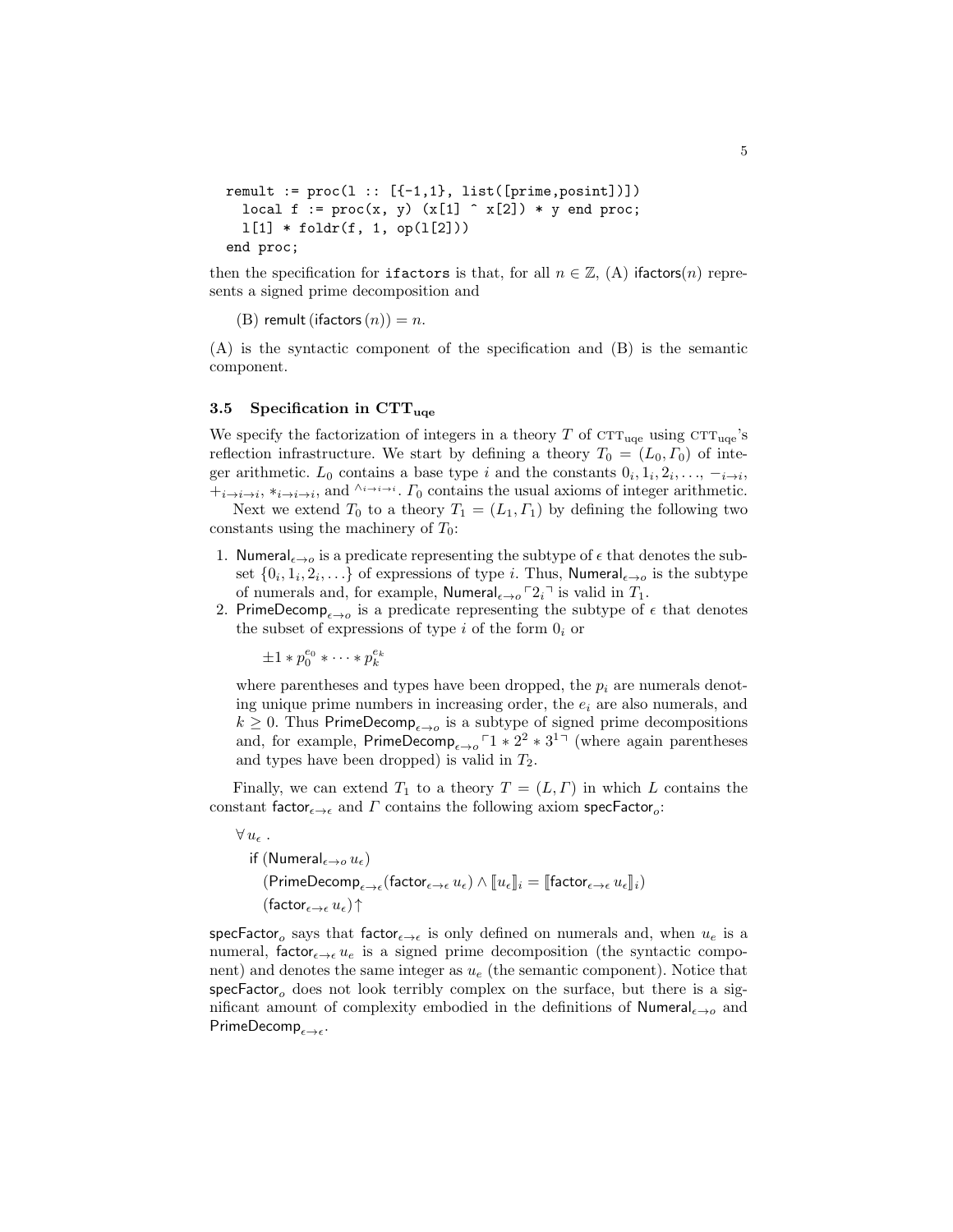#### 3.6 Discussion

Why do neither of Maple or Mathematica use their own means of representing intensional information? History! In both cases, the integer factorization routines predates the intensional features by more than two decades. And backward compatibility definitely prevents them from making that change.

Furthermore, factoring as an operation produces output in a very predictable shape:  $s * p_0^{e_0} * p_1^{e_1} * \cdots * p_k^{e_k}$ . To parse such a term's syntax to extract the information is tedious and error prone, at least in an untyped system. Such a shape could easily be coded up in a typed system using a very simple algebraic data type that would obviate the problem. But computer algebra systems are very good at manipulating lists<sup>[3](#page-5-1)</sup>, and thus this output *composes* well with other system features.

It is worth noting that none of the reasons for the correctness of this representation is clearly visible: once the integers are partitioned into negative, zero and positive, and only positive natural numbers are subject to "prime factorization", their structure as a *free commutative monoid* on infinitely many generators (the primes) comes out. And so it is natural that multisets (also called bags) are the natural representation. The list-with-multiplicities makes that clear, while in some sense the more human-friendly syntactic representation  $s * p_0^{e_0} * p_1^{e_1} * \cdots * p_k^{e_k}$ obscures that.

Nevertheless, the main lesson is that a simple mathematical task, such as factoring the number 12, which seems like a question about simple integer arithmetic, is not. It is a question that can only be properly answered in a context with a significantly richer term language that includes either lists or pairs, or an inductive type of syntactic values, or access to the expressions of the term language as syntactic objects.

All the issues we have seen with the factorization of integers appear again with the factorization of polynomials.

## <span id="page-5-0"></span>4 Normalizing Rational Expressions and Functions

Let  $\mathbb Q$  be the field of rational numbers,  $\mathbb Q[x]$  be the ring of polynomials in x over Q, and Q(x) be the field of fractions of Q[x]. We may assume that  $\mathbb{Q} \subseteq \mathbb{Q}[x] \subseteq \mathbb{Q}(x)$ .

The language  $\mathcal{L}_{\text{re}}$  of  $\mathbb{Q}(x)$  is the set of expressions built from the symbols  $x, 0, 1, +, *,-, ^{-1}$ , elements of Q, and parentheses (as necessary). For greater readability, we will take the liberty of using fractional notation for  $^{-1}$  and the exponential notation  $x^n$  for  $x \cdots x$  (*n* times). A member of  $\mathcal{L}_{re}$  can be something simple like  $\frac{x^4-1}{x^2-1}$  or something more complicated like

$$
\frac{\frac{1-x}{3/2x^{18}+x+17}}{\frac{1}{9834*x^{19393874}-1/5}}+3*x-\frac{12}{x}.
$$

<span id="page-5-1"></span><sup>&</sup>lt;sup>3</sup> This is unsurprising given that the builders of both Maple and Mathematica were well acquainted with Macsyma which was implemented in Lisp.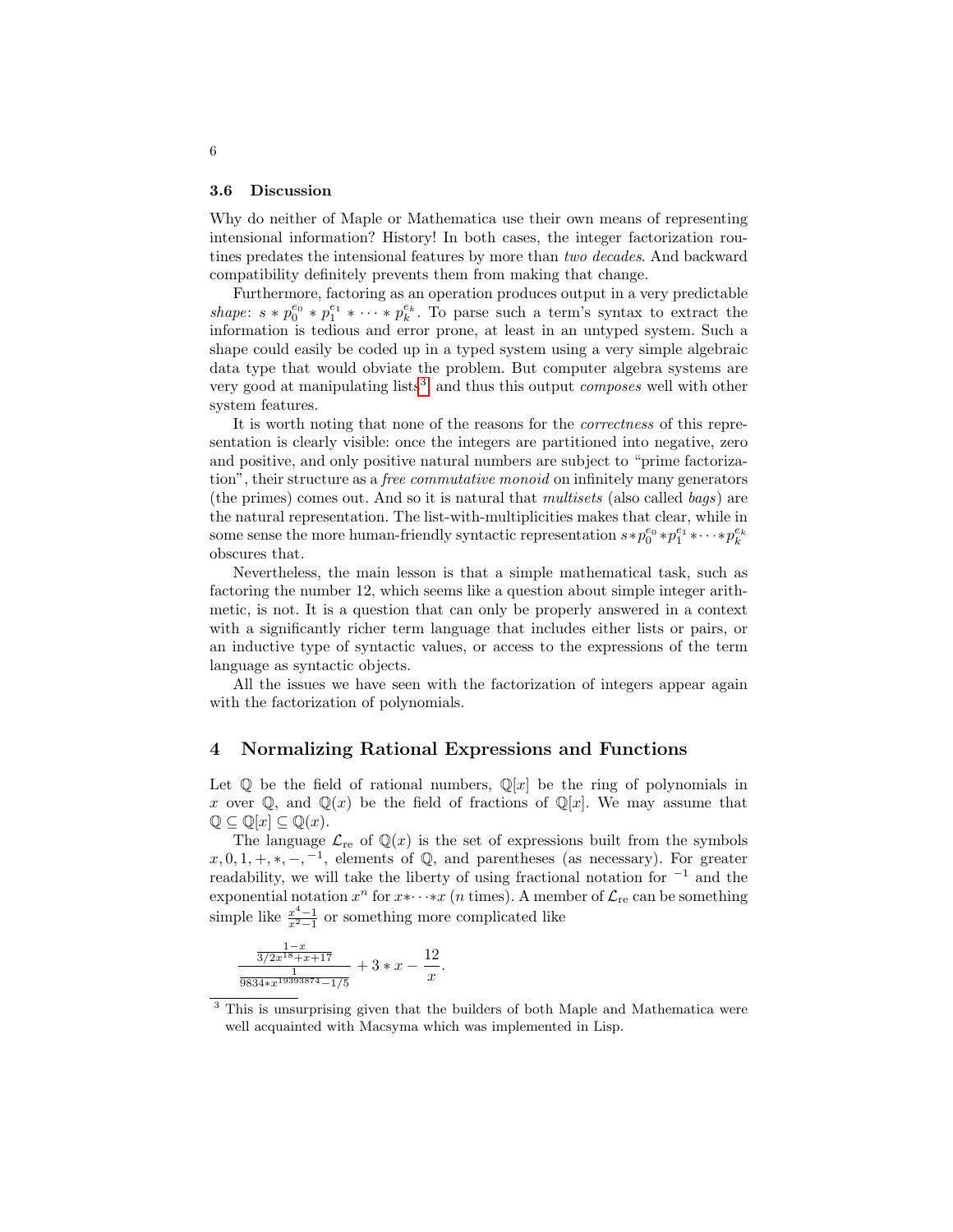The members of  $\mathcal{L}_{\text{re}}$  are called *rational expressions (in x over* Q). They denote elements in  $\mathbb{Q}(x)$ . Of course, a rational expression like  $x/0$  is undefined in  $\mathbb{Q}(x)$ .

Let  $\mathcal{L}_{\text{rf}}$  be the set of expressions of the form  $(\lambda x : \mathbb{Q} \cdot r)$  where  $r \in \mathcal{L}_{\text{re}}$ . The members of  $\mathcal{L}_{\text{rf}}$  are called *rational functions (in x over*  $\mathbb{Q}$ ). That is, a rational function is a lambda expression whose body is a rational expression. Rational functions denote functions from Q to Q. Even though rational expressions and rational functions look similar, they have very different meanings due to the role of x. The x in a rational expression is an *indeterminant* that does not denote a value, while the x in a rational function is a *variable* ranging over values in  $\mathbb{Q}$ .

#### 4.1 Task 1: Normalizing Rational Expressions

Normalizing a rational expression is a useful task. We are taught that, like for members of  $\mathbb Q$  (such as 5/15), there is a *normal form* for rational expressions. This is typically defined to be a rational expression  $p/q$  for two polynomials  $p, q \in \mathbb{Q}[x]$  such that p and q are themselves in polynomial normal form and  $gcd(p, q) = 1$ . The motivation for the latter property is that we usually want to write the rational expression  $\frac{x^4-1}{x^2-1}$  as  $x^2+1$  just as we usually want to write  $5/15$ as 1/3. Thus, the normal forms of  $\frac{x^4-1}{x^2-1}$  and  $\frac{x}{x}$  are  $x^2+1$  and 1, respectively. This definition of normal form is based on the characteristic that the elements of the field of fractions of a integral domain  $D$  can be written as quotients  $r/s$ of elements of D where  $r_0/s_0 = r_1/s_1$  if and only if  $r_0 * s_1 = r_1 * s_0$  in D.

We would like to normalize a rational expression by putting it into normal form. Let normRatExpr be the SBMA that takes  $r \in \mathcal{L}_{\text{re}}$  as input and returns the  $r' \in \mathcal{L}_{\text{re}}$  as output such that  $r'$  is the normal form of  $r$ . How should normRatExpr be specified?

#### 4.2 Problem 1

normRatExpr must normalize rational expressions as expressions that denote members of  $\mathbb{Q}(x)$ , not members of  $\mathbb{Q}$ . Hence normRatExpr $(x/x)$  and normRatExpr( $1/x - 1/x$ ) should be 1 and 0, respectively, even though  $x/x$  and  $1/x - 1/x$  are undefined when the value of x is 0.

### 4.3 Solution 1

The hard part of specifying normRatExpr is defining exactly what rational expressions are normal forms and then proving that two normal forms denote the same member of  $\mathbb{Q}(x)$  only if the two normal forms are identical. Assuming we have adequately defined the notion of a normal form, the specification of normRatExpr is that, for all  $r \in \mathcal{L}_{\text{re}}$ , (A) normRatExpr(r) is a normal form and (B)  $r \simeq_{\mathbb{Q}(x)}$  normRatExpr(r). (A) is the syntactic component of the specification, and  $(B)$  is the semantic component. Notice that  $(B)$  implies that, if r is undefined in  $\mathbb{Q}(x)$ , then normRatExpr(r) is also undefined in  $\mathbb{Q}(x)$ . For example, since  $r = \frac{1}{x-x}$  is undefined in  $\mathbb{Q}(x)$ , normRatExpr(r) should be the (unique) undefined normal form (which, for example, could be the rational expression  $1/0$ ).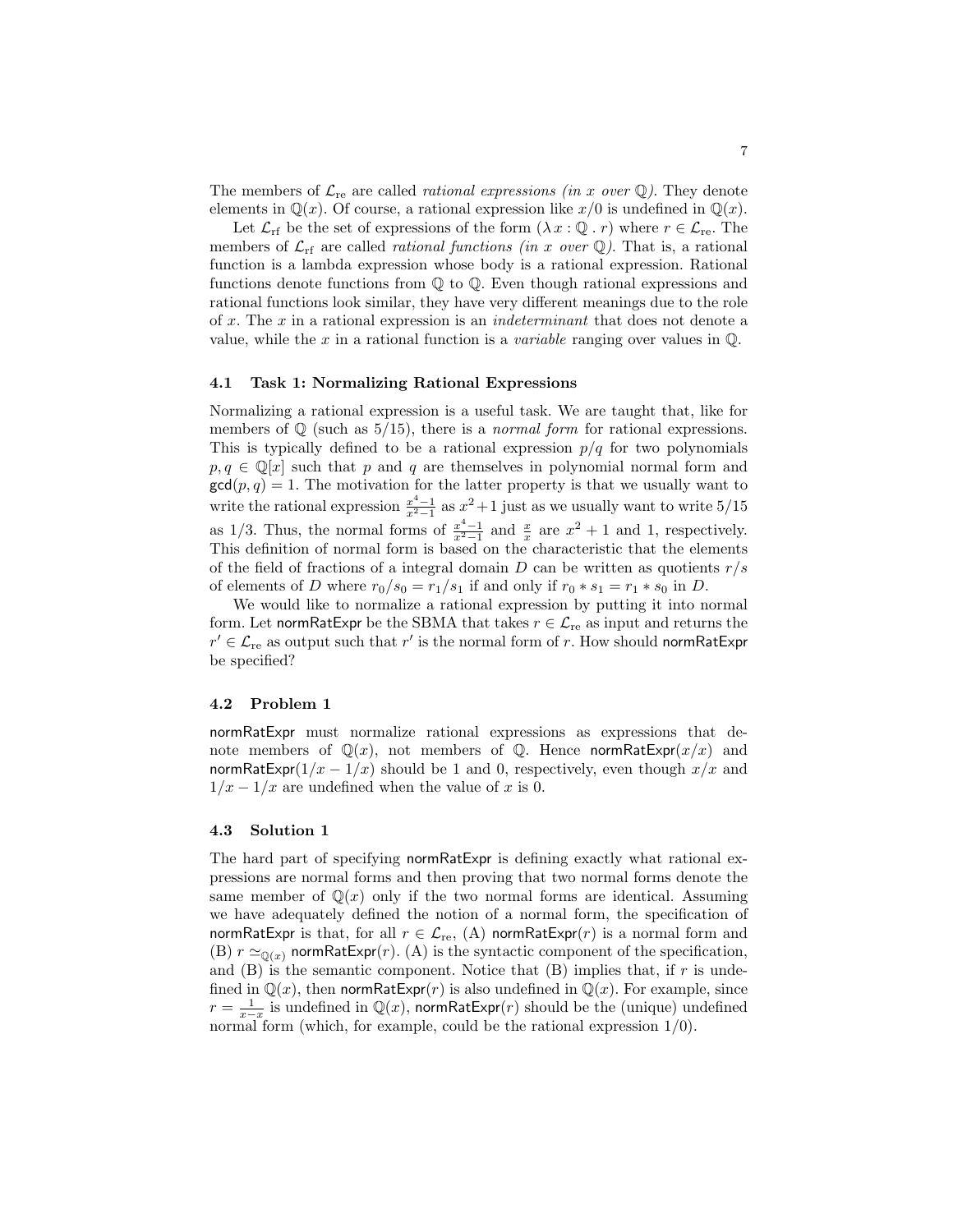#### 4.4 Task 2: Normalizing Rational Functions

Normalizing a rational function is another useful task. Let  $f = (\lambda x : \mathbb{Q} \cdot r)$  be a rational function. We would like to normalize  $f$  by putting its body  $r$  in normal form of some appropriate kind. Let normRatFun be the SBMA that takes  $f \in \mathcal{L}_{rf}$ as input and returns a  $f' \in \mathcal{L}_{\text{rf}}$  as output such that  $f'$  is the normal form of f. How should normRatFun be specified?

#### 4.5 Problem 2

If  $f_i = (\lambda x : \mathbb{Q} : r_i)$  are rational functions for  $i = 1, 2$ , one might think that  $f_1 =_{\mathbb{Q} \to \mathbb{Q}} f_2$  if  $r_1 =_{\mathbb{Q}(x)} r_2$ . But this is not the case. For example, the rational functions  $(\lambda x : \mathbb{Q} : x/x)$  and  $(\lambda x : \mathbb{Q} : 1)$  are not equal as functions over  $\mathbb{Q}$ since  $(\lambda x : \mathbb{Q} \cdot x/x)$  is undefined at 0 while  $(\lambda x : \mathbb{Q} \cdot 1)$  is defined everywhere. But  $x/x =_{\mathbb{Q}(x)} 1!$  Similarly,  $(\lambda x : \mathbb{Q} : (1/x - 1/x)) \neq_{\mathbb{Q} \to \mathbb{Q}} (\lambda x : \mathbb{Q} : 0)$  and  $(1/x - 1/x) =_{\mathbb{Q}(x)} 0$ . (Note that, in some contexts, we might want to say that  $(\lambda x : \mathbb{Q} \cdot x/x)$  and  $(\lambda x : \mathbb{Q} \cdot 1)$  do indeed denote the same function by invoking the concept of removable singularities.)

## 4.6 Solution 2

As we have just seen, we cannot normalize a rational function by normalizing its body, but we can normalize rational functions if we are careful not to remove points of undefinedness. Let a *quasinormal form* be a rational expression  $p/q$ for two polynomials  $p, q \in \mathbb{Q}[x]$  such that p and q are themselves in polynomial normal form and there is no irreducible polynomial  $s \in \mathbb{Q}[x]$  of degree  $\geq 2$ that divides both  $p$  and  $q$ . One should note that this definition of quasinormal form depends on the field  $\mathbb Q$  because, for example, the polynomial  $x^2 - 2$  is irreducible in  $\overline{\mathbb{Q}}$  (the algebraic closure of  $\mathbb{Q}$ ) or  $\mathbb{R}$  (since  $x^2 - 2 =_{\mathbb{R}[x]}$ )  $(x - \sqrt{2})(x + \sqrt{2}).$ 

We can then normalize a rational function by quasinormalizing its body. So the specification of normRatFun is that, for all  $(\lambda x : \mathbb{Q} \cdot r) \in \mathcal{L}_{rf}$ , (A) normRatFun( $\lambda x : \mathbb{Q}$ .  $r$ ) = ( $\lambda x : \mathbb{Q}$ . r') where r' is a quasinormal form and (B)  $(\lambda x : \mathbb{Q} : r) \simeq_{\mathbb{Q} \to \mathbb{Q}}$  normRatFun $(\lambda x : \mathbb{Q} : r)$ . (A) is the syntactic component of its specification, and (B) is the semantic component.

#### 4.7 Specification in  $\text{CTT}_{\text{uae}}$

We specify normRatExpr and normRatFun in a theory of  $CTT_{uqe}$  again using  $\text{CTT}_{\text{uce}}$ 's reflection infrastructure. A complete development of T would be long and tedious, thus we only sketch it.

The first step is to define a theory  $T_0 = (L_0, \Gamma_0)$  that axiomatizes the field  $\mathbb{Q}$ ;  $L_0$  contains a base type q and constants  $0_q$ ,  $1_q$ ,  $+_q \rightarrow q$ ,  $*_q \rightarrow_q$ ,  $-_q \rightarrow_q$ , and  $-1<sub>q→q</sub>$  representing the standard elements and operators of a field.  $\Gamma_0$  contains axioms that say the type  $q$  is the field of rational numbers.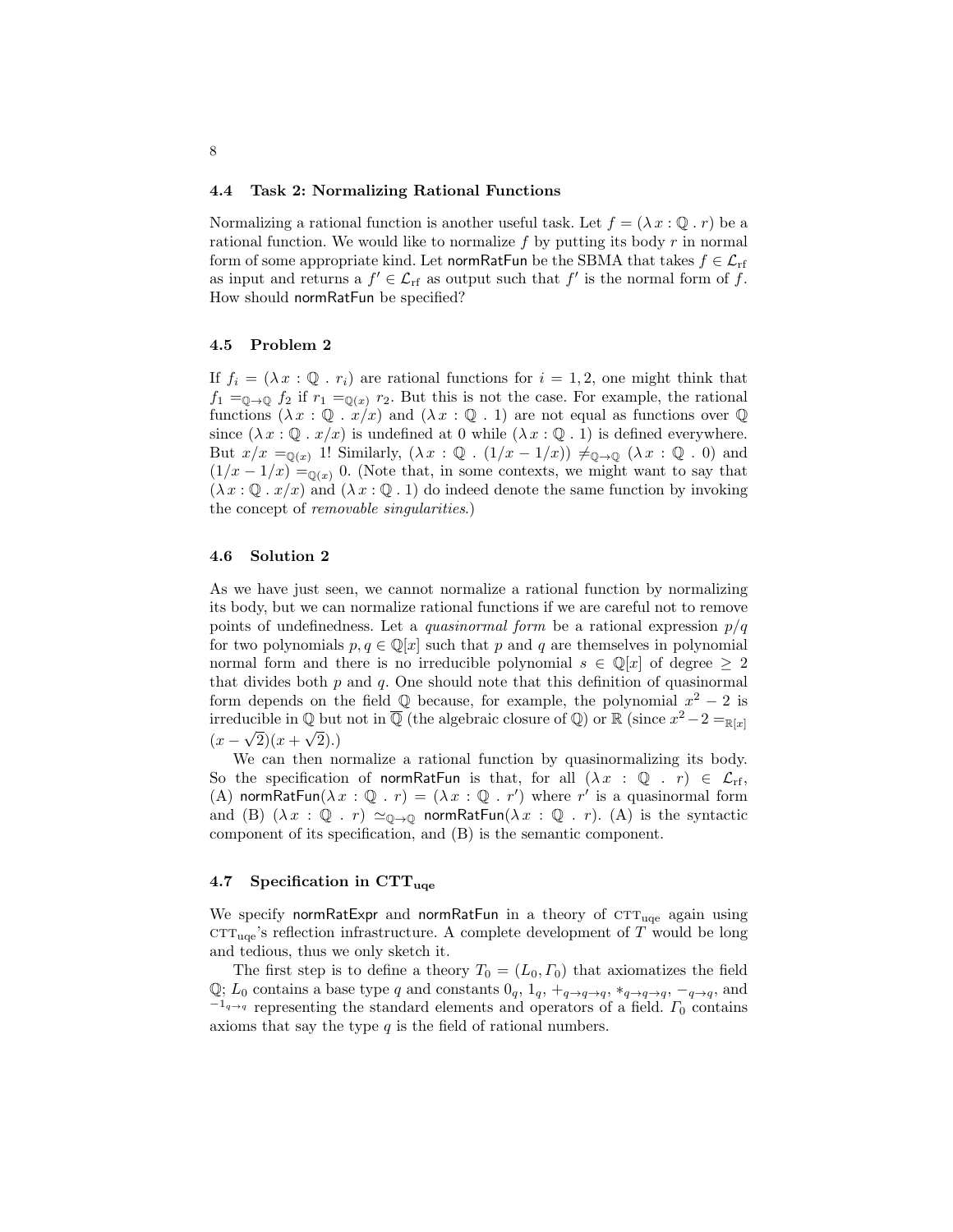The second step is to extend  $T_0$  to a theory  $T_1 = (L_1, \Gamma_1)$  that axiomatizes  $\mathbb{Q}(x)$ , the field of fractions of the ring  $\mathbb{Q}[x]$ .  $L_1$  contains a base type f; constants  $0_f$ ,  $1_f$ ,  $+_{f\rightarrow f\rightarrow f}$ ,  $*_{f\rightarrow f\rightarrow f}$ ,  $-_{f\rightarrow f}$ , and  $-1_{f\rightarrow f}$  representing the standard elements and operators of a field; and a constant  $X_f$  representing the indeterminant of  $\mathbb{Q}(x)$ .  $\Gamma_1$  contains axioms that say the type f is the field of fractions of  $\mathbb{Q}[x]$ . Notice that the types  $q$  and  $f$  are completely separate from each other since  $CTT_{\text{uqe}}$  does not admit subtypes as in [\[9\]](#page-14-2).

The third step is to extend  $T_1$  to a theory  $T_2 = (L_2, \Gamma_2)$  that is equipped to express ideas about the expressions of type q and  $q \rightarrow q$  that have the form of rational expressions and rational functions, respectively.  $T_2$  is obtain by defining the following constants using the machinery of  $T_1$ :

- 1. RatExpr<sub> $\epsilon \rightarrow o$ </sub> is the predicate representing the subtype of  $\epsilon$  that denotes the set of expressions of type  $q$  that have the form of rational expressions in  $x_q$  (i.e., the expressions of type q built from the variable  $x_q$  and the constants representing the field elements and operators for  $q$ ). So, for example, RatExpr<sub> $\epsilon \rightarrow o \rceil x_q/x_q \rceil$  is valid in  $T_2$ .</sub>
- 2. RatFun<sub> $\epsilon \rightarrow o$ </sub> is the predicate representing the subtype of  $\epsilon$  that denotes the set of expressions of type  $q \to q$  that are rational functions in  $x_q$  (i.e., the expressions of the form  $(\lambda x_q \cdot \mathbf{R}_q)$  where  $\mathbf{R}_q$  has the form of a rational expression in  $x_q$ ). For example  $\textsf{RatFun}_{\epsilon \to o} \ulcorner \lambda \, x_q$ .  $x_q/x_q \urcorner$  is valid in  $T_2$ .
- 3. val-in- $f_{\epsilon\rightarrow f}$  is a partial function that maps each member of the subtype RatExpr<sub> $\epsilon \rightarrow o$ </sub> to its denotation in f. So, for example,

$$
\text{val-in-}f_{\epsilon \to f} \ulcorner x_q +_{q \to q \to q} 1_q \urcorner = X_f +_{f \to f \to f} 1_f
$$

and (val-in- $f_{\epsilon\to f}$   $\lceil 1_q/0_q \rceil$ ) $\uparrow$  are valid in  $T_2$ . val-in- $f_{\epsilon\to f}$  is partial on is domain since an expression like  $1_q/0_q$  does not denote a member of f.

- 4. Norm<sub> $\epsilon \rightarrow o$ </sub> is the predicate representing the subtype of  $\epsilon$  that denotes the subset of the subtype RatExpr<sub> $\epsilon \rightarrow o$ </sub> whose members are normal forms. So, for example,  $\neg(\text{Norm}_{\epsilon\to o} \Gamma x_q/x_q)$  and  $\text{Norm}_{\epsilon\to o} \Gamma 1_q$  are valid in  $T_2$ .
- 5. Quasinorm<sub> $\epsilon \rightarrow 0$ </sub> is the predicate representing the subtype of  $\epsilon$  that denotes the subset of the subtype  $\mathsf{RatExpr}_{\epsilon \to o}$  whose members are quasinormal forms. So, for example, Quasinorm<sub> $\epsilon \rightarrow 0$ </sub> $x_q/x_q$ <sup> $\rightarrow$ </sup> and  $\neg$ (Quasinorm $_{\epsilon \rightarrow 0}$  $A_q/A_q$ <sup> $\rightarrow$ </sup>), where  $\mathbf{A}_q$  is  $x_q^2 +_{q \to q \to q} 1_q$ , are valid in  $T_2$ .
- 6. body<sub> $\epsilon \rightarrow \epsilon$ </sub> is a partial function that maps each member of  $\epsilon$  denoting an expression of the form  $(\lambda x_{\alpha} \cdot \mathbf{B}_{\beta})$  to the member of  $\epsilon$  that denotes  $\lceil \mathbf{B}_{\beta} \rceil$  and is undefined on the rest of  $\epsilon$ . Note that there is no *scope extrusion* here as, in syntactic expressions, the  $x_{\alpha}$  is visible.

The final step is to extend  $T_2$  to a theory  $T = (L, \Gamma)$  in which L has two additional constants normRatExpr<sub> $\epsilon \to \epsilon$ </sub> and normRatFun<sub> $\epsilon \to \epsilon$ </sub> and  $\Gamma$  has two additional axioms  $\mathsf{specNormRatExpr}_o$  and  $\mathsf{specNormRatFun}_o$  that  $\mathsf{specify}$  them.  ${\sf specNormRatExpr}_o$  is the formula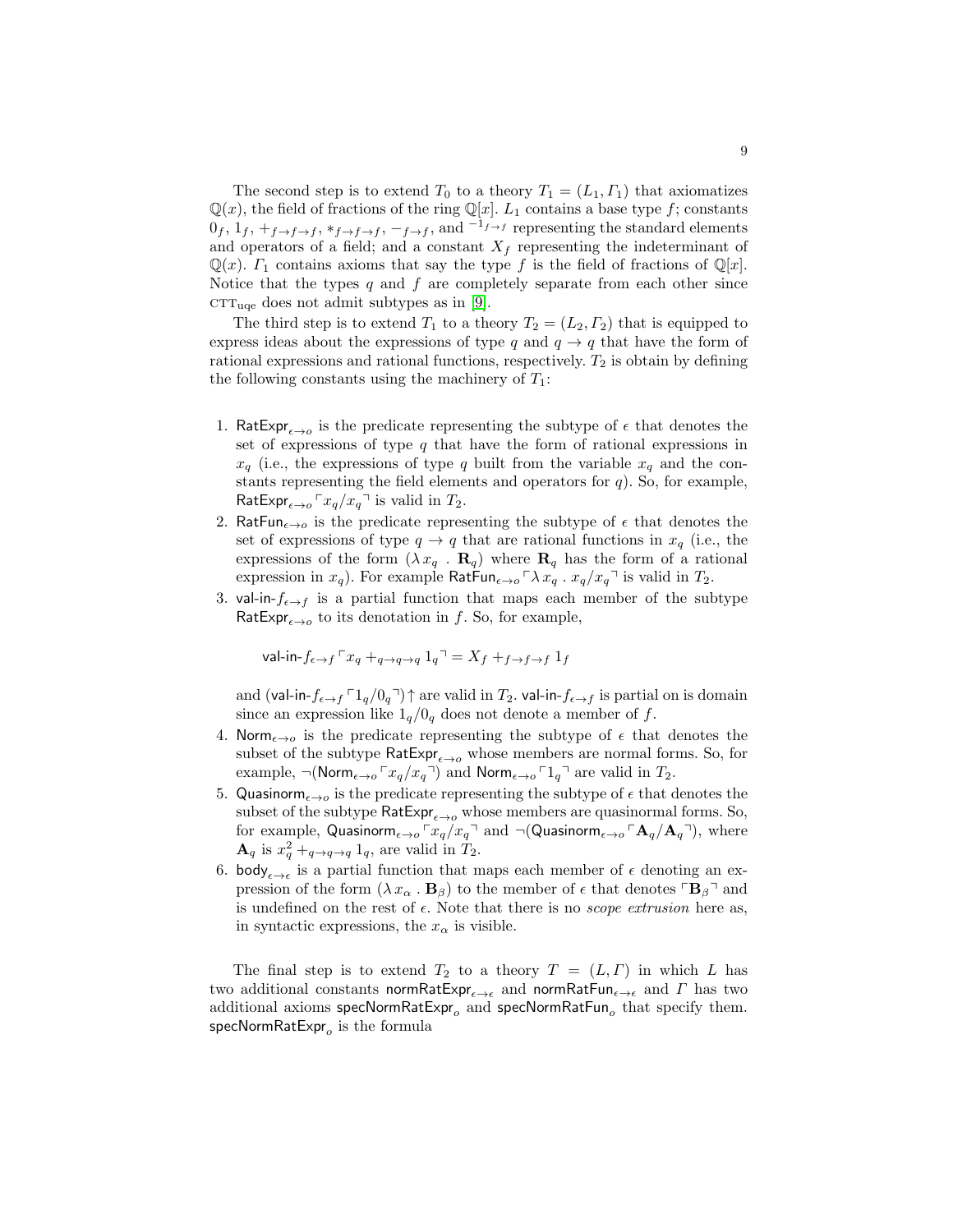$$
\forall u_{\epsilon} . \tag{1}
$$
  
if (RatExpr <sub>$\epsilon \to o$</sub>  u <sub>$\epsilon$</sub> ) \tag{2}

$$
(\text{Norm}_{\epsilon \to \epsilon}(\text{normRatExpr}_{\epsilon \to \epsilon} u_{\epsilon}) \wedge \tag{3}
$$

$$
\mathsf{val-in}\text{-}\mathit{f}_{\epsilon\to f}\,u_{\epsilon}\simeq\mathsf{val-in}\text{-}\mathit{f}_{\epsilon\to f}(\mathsf{normRatExpr}_{\epsilon\to\epsilon}\,u_{\epsilon}))\tag{4}
$$

$$
(\text{normRatExpr}_{\epsilon \to \epsilon} u_{\epsilon}) \uparrow \tag{5}
$$

(3) says that, if the input to  $RatExp_{\epsilon \to o}$  represents a rational expression in  $x_q$ , then the output represents a rational expression in  $x_q$  in normal form (the syntactic component). (4) says that, if the input represents a rational expression in  $x_q$ , then either the input and output denote the same member of f or they both do not denote any member of  $f$  (the semantic component). And (5) says that, if the input does not represent a rational expression in  $x_q$ , then the output is undefined.

 ${\sf specNormRatFun}_o$  is the formula

| $\forall u_{\epsilon}$ .                             |  |
|------------------------------------------------------|--|
| if (RatFun $_{\epsilon\rightarrow o} u_{\epsilon}$ ) |  |

$$
(\text{RatFun}_{\epsilon \to o}(\text{normRatFun}_{\epsilon \to \epsilon} u_{\epsilon}) \land \tag{3}
$$

Quasinorm<sub>$$
\epsilon \to \epsilon
$$</sub>(body <sub>$\epsilon \to \epsilon$</sub> (normRatExpr <sub>$\epsilon \to \epsilon$</sub>  u <sub>$\epsilon$</sub> ))  $\wedge$  (4)

$$
\begin{bmatrix} u_{\epsilon} \end{bmatrix}_{a \to a} = \text{[normRatExpr}_{\epsilon \to a} u_{\epsilon} \parallel_{a \to a}) \tag{5}
$$

$$
(\text{normRatFun}_{\epsilon \to \epsilon} u_{\epsilon}) \uparrow \tag{6}
$$

(3–4) say that, if the input to RatFun<sub> $\epsilon \rightarrow o$ </sub> represents a rational function in  $x_q$ , then the output represents a rational function in  $x_q$  whose body is in quasinormal form (the syntactic component). (5) says that, if the input represents a rational function in  $x_q$ , then input and output denote the same (possibly partial) function on the rational numbers (the semantic component). And (6) says that, if the input does not represent a rational function in  $x_q$ , then the output is undefined.

Not only is it possible to specify the algorithms normRatExpr and normRatFun in  $\text{CTT}_{\text{uqe}}$ , it is also possible to define the functions that these algorithms implement. Then applications of these functions can be evaluated in  $\text{CTT}_{\text{uqe}}$  using a proof system for  $\text{CTT}_{\text{uqe}}$ .

#### 4.8 Discussion

So why are we concerned about rational expressions and rational functions? Every computer algebra system implements functions that normalize rational expressions in several indeterminants over various fields guaranteeing that the normal form will be 0 if the rational expression equals 0 in the corresponding field of fractions. However, computer algebra systems make little distinction between a rational expression interpreted as a member of a field of fractions and a rational expression interpreted as a rational function.

10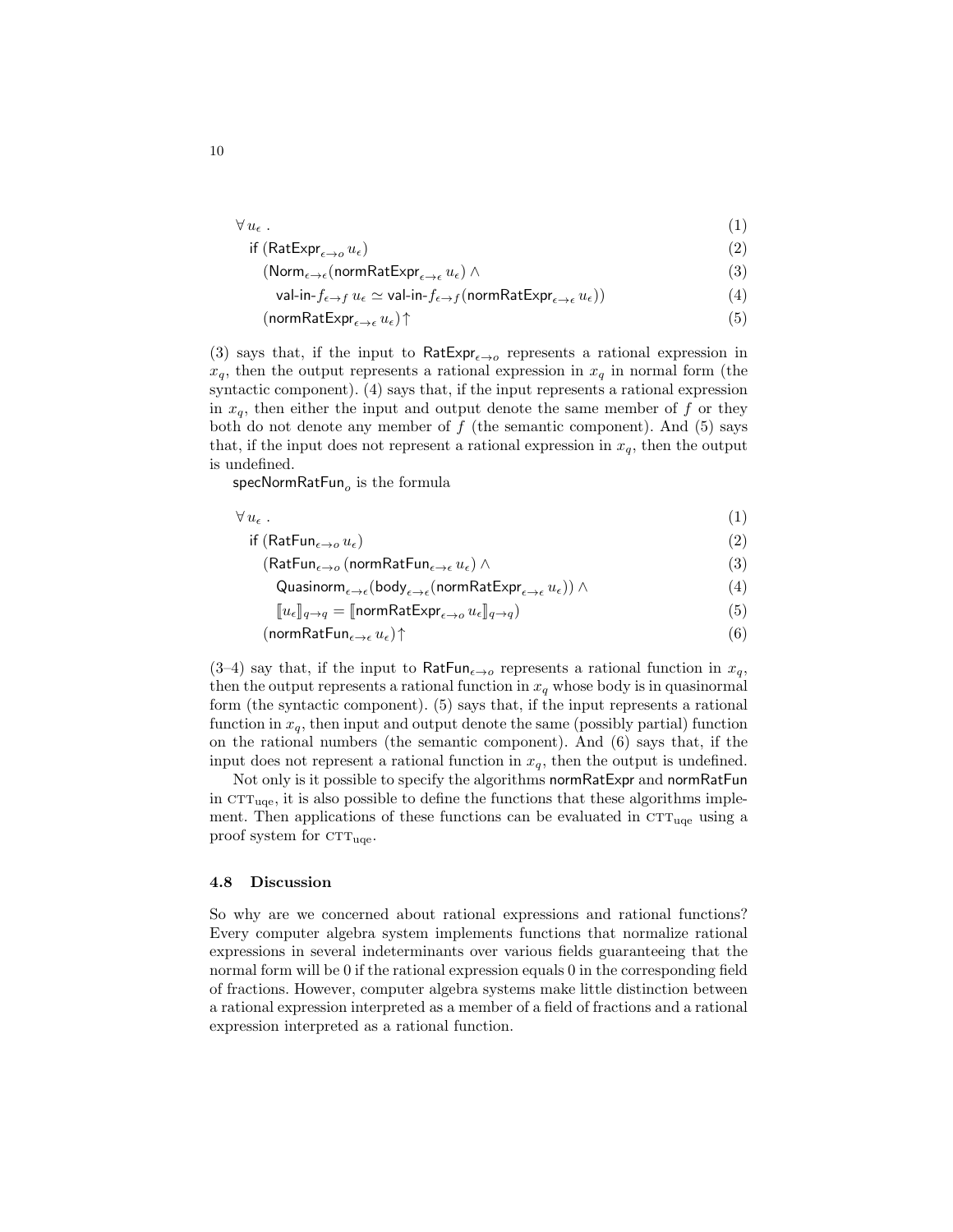For example, one can always evaluate an expression by assigning values to its free variables or even convert it to a function. In Maple[4](#page-10-1) , these are done respectively via eval(e,  $x = 0$ ) and unapply(e,  $x$ ). This means that, if we normalize the rational expression  $\frac{x^4-1}{x^2-1}$  to  $x^2+1$  and then evaluate the result at  $x = 1$ , we get the value 2. But, if we evaluate  $\frac{x^4 - 1}{x^2 - 1}$  at  $x = 1$  without normalizing it, we get an error message due to division by  $\overline{0}$ . Hence, if a rational expression r is interpreted as a function, then it is not valid to normalize it, but a computer algebra system lets the user do exactly that since there is no distinction made between  $r$  as a rational expression and  $r$  as representing a rational function, as we have already mentioned.

The real problem here is that the normalization of a rational expression and the evaluation of an expression at a value are not compatible with each other. Indeed the function  $g_a : \mathbb{Q}(x) \to \mathbb{Q}$  where  $q \in \mathbb{Q}$  that maps a rational expression r to the rational number obtained by replacing each occurrence of  $x$  in  $r$  with q is not a homomorphism! In particular,  $x/x$  is defined in  $\mathbb{Q}(x)$ , but  $g_0(x/x)$  is undefined in Q.

To avoid unsound applications of normRatExpr, normRatFun, and other SB-MAs in mathematical systems, we need to carefully, if not formally, specify what these algorithms are intended to do. This is not a straightforward task to do in a traditional logic since SBMAs involve an interplay of syntax and semantics and algorithms like normRatExpr and normRatFun can be sensitive to definedness considerations. We can, however, specify these algorithm, as we have shown, in a logic like  $CTT_{\text{ge}}$ .

## <span id="page-10-0"></span>5 Symbolically Differentiating Functions

#### 5.1 Task

A basic task of calculus is to find the derivative of a function. Every student who studies calculus quickly learns that computing the derivative of  $f : \mathbb{R} \to \mathbb{R}$ is very difficult to do using only the definition of a derivative. It is a great deal easier to compute derivatives using an algorithm that repeatedly applies symbolic differentiation rules. For example,

$$
\frac{d}{dx}\sin(x^2+x) = (2x+1)\cos(x^2+x)
$$

by applying the chain, sine, sum, power, and variable differentiation rules, and so the derivative of

 $\lambda x : \mathbb{R} \cdot \sin(x^2 + x)$ 

is

$$
\lambda x : \mathbb{R} \cdot (2x+1)\cos(x^2+x).
$$

<span id="page-10-1"></span><sup>4</sup> Mathematica has similar commands.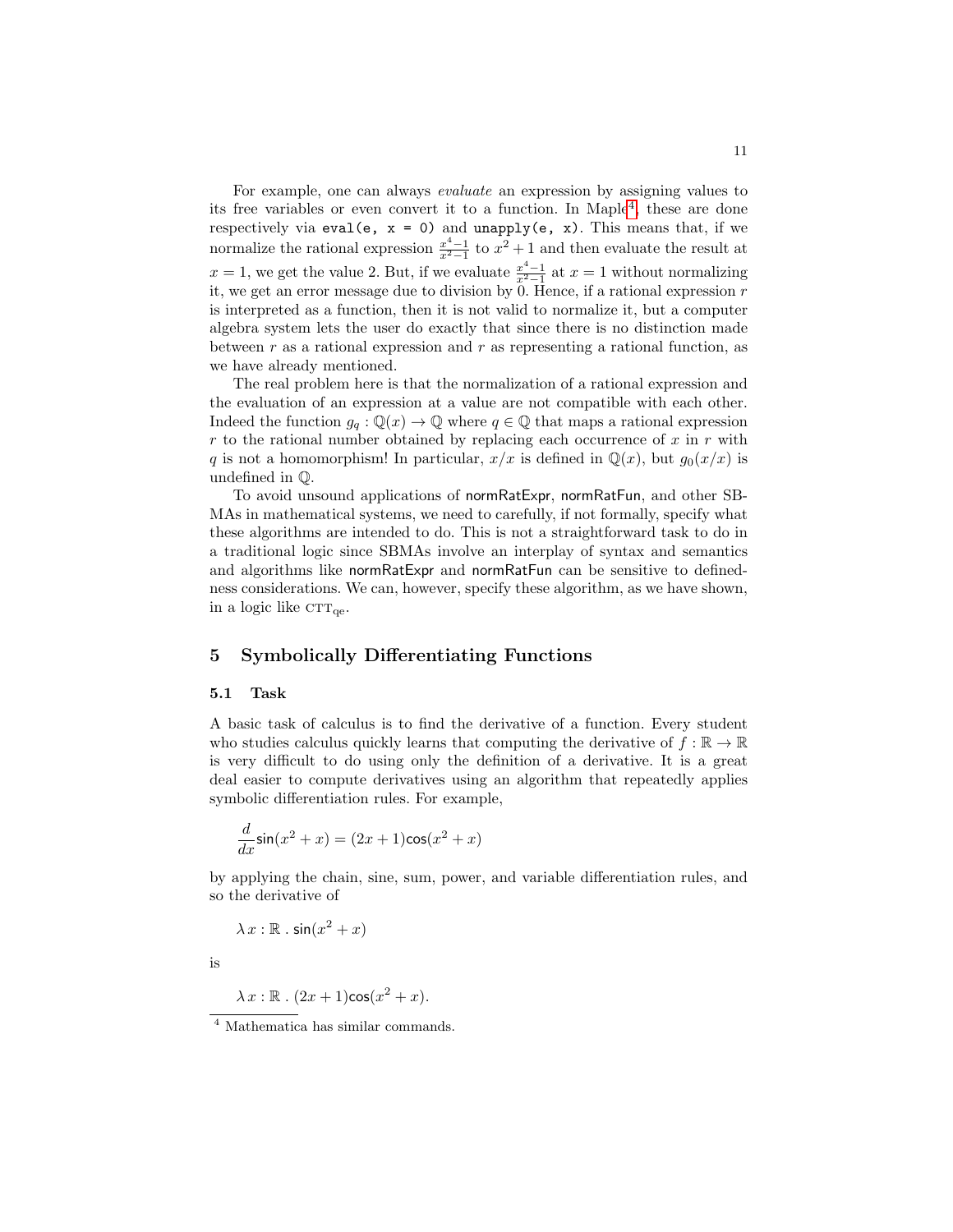Notice that the symbolic differentiation algorithm is applied to expressions (e.g.,  $sin(x^2+x)$  that have a designated free variable (e.g., x) and not to the function  $\lambda x : \mathbb{R} \cdot \sin(x^2 + x)$  the expression represents.

#### 5.2 Problem

Let  $f = \lambda x : \mathbb{R}$ .  $\ln(x^2 - 1)$  and  $f'$  be the derivative of f. Then

$$
\frac{d}{dx}\ln(x^2-1) = \frac{2x}{x^2-1}
$$

by standard symbolic differentiation rules. But

$$
g = \lambda x : \mathbb{R} \cdot \frac{2x}{x^2 - 1}
$$

is not f'! The domain of f is  $D_f = \{x \in \mathbb{R} \mid x < -1 \text{ or } x > 1\}$  since the natural  $log$  function  $ln$  is undefined on the nonpositive real numbers. Since  $f'$  is undefined wherever f is undefined, the domain  $D_{f'}$  of f' must be a subset of  $D_f$ . But the domain of g is  $D_g = \{x \in \mathbb{R} \mid x \neq -1 \text{ and } x \neq 1\}$  which is clearly a superset of  $D_f$ . Over  $\mathbb C$  there are even more egregious examples where infinitely many singularities are "forgotten". Hence symbolic differentiation does not reliably produce derivatives.

#### 5.3 A solution

Let  $\mathcal L$  be the language of expressions of type  $\mathbb R$  built from x, the rational numbers, and operators for the following functions:  $+, *, -,$ <sup>-1</sup>, the power function, the natural exponential and logarithm functions, and the trigonometric functions. Let diff be the SBMA that takes  $e \in \mathcal{L}$  as input and returns the  $e' \in \mathcal{L}$  by repeatedly applying standard symbolic differentiation rules in some appropriate manner. The specification of diff is that, for all  $e \in \mathcal{L}$ , (A) diff(e)  $\in \mathcal{L}$  and (B), for  $a \in \mathbb{R}$ , if  $f = \lambda x : \mathbb{R}$ . e is differentiable at a, then the derivative of f at a is  $(\lambda x : \mathbb{R} \cdot \text{diff}(e))(a)$ . (A) is the syntactic component and (B) is the semantic component.

### 5.4 Specification in  $\text{CTT}_{\text{uae}}$

We specify diff in a theory T of  $CTT_{\text{uqe}}$  once again using  $CTT_{\text{uqe}}$ 's reflection infrastructure. Let  $T_0 = (L_0, \Gamma_0)$  be a theory of real numbers (formalized as the theory of a complete ordered field) that contains a base type  $r$  representing the real numbers and the usual individual and function constants.

We extend  $T_0$  to a theory  $T_1 = (L_1, \Gamma_1)$  by defining the following two constants using the machinery of  $T_0$ :

1. DiffExpr<sub> $\epsilon \rightarrow o$ </sub> is a predicate representing the subtype of  $\epsilon$  that denotes the subset of expressions of type r built from  $x_r$ , constants representing the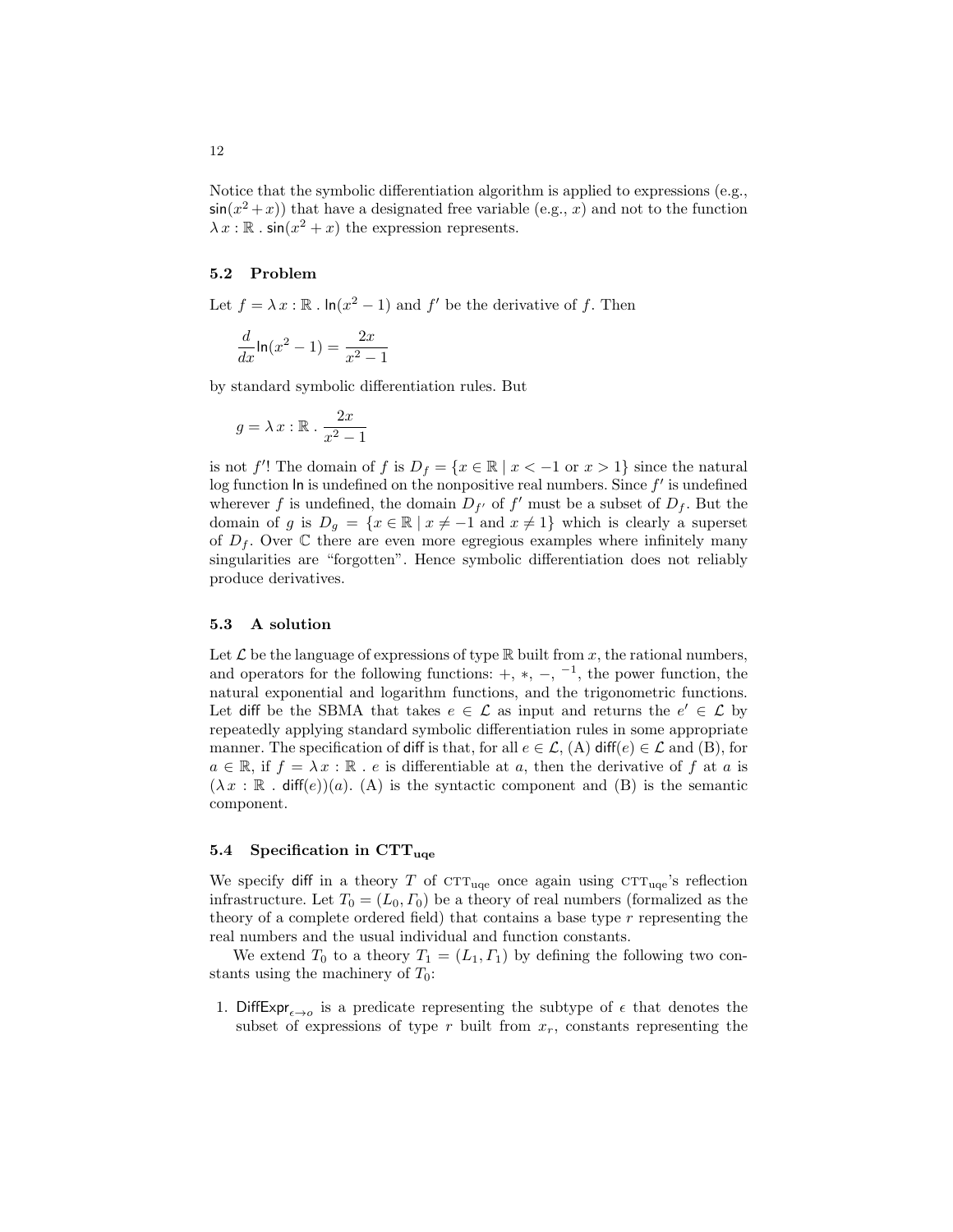rational numbers, and the constants representing  $+$ ,  $*$ ,  $-$ ,  $^{-1}$ , the power function, the natural exponential and logarithm functions, and the trigonometric functions. Thus,  $\mathsf{DiffExpr}_{\epsilon \to o}$  is the subtype of expressions that can be symbolically differentiated and, for example,  $\text{DiffExpr}_{\epsilon \to o} \text{FIn}(x_r^2 - 1)$ <sup> $\text{T}$ </sup> (where parentheses and types have been dropped) is valid in  $T_1$ .

2. deriv $(r\rightarrow r)\rightarrow r\rightarrow r$  is a function such that, if f and a are expressions of type  $r \to r$  and r, respectively, then deriv $_{(r\to r)\to r\to r}$  f a is the derivative of f at  $a$  if  $f$  is differentiable at  $a$  and is undefined otherwise.

Finally, we can extend  $T_1$  to a theory  $T = (L, \Gamma)$  in which L contains the constant  $\mathsf{diff}_{\epsilon \to \epsilon}$  and  $\Gamma$  contains the following axiom specDiff<sub>o</sub>:

$$
\forall u_{\epsilon} . \tag{1}
$$

$$
\text{if } (\text{DiffExpr}_{\epsilon \to o} u_{\epsilon}) \tag{2}
$$

$$
(\text{DiffExpr}_{\epsilon \to \epsilon}(\text{diff}_{\epsilon \to \epsilon} u_{\epsilon}) \wedge \tag{3}
$$

$$
\forall a_r . \tag{4}
$$

$$
(\text{deriv}_{(r \to r) \to r \to r} (\lambda x_r \cdot [\![u_e]\!]_r) a_r) \downarrow \supset
$$
\n(5)

$$
\text{deriv}_{(r \to r) \to r \to r} (\lambda x_r \cdot [ [u_e]_r) a_r = (\lambda x_r \cdot [ [ \text{diff}_{\epsilon \to \epsilon} u_e]_r) a_r \tag{6}
$$

$$
(\text{diff}_{\epsilon \to \epsilon} u_{\epsilon}) \uparrow \tag{7}
$$

(3) says that, if the input  $u_e$  to specDiff<sub>o</sub> is a member of the subtype DiffExpr<sub> $\epsilon \rightarrow o$ </sub>, then the output is also a member of  $\text{DiffExp}_{\epsilon \to o}$  (the syntactic component). (4–6) say that, if the input is a member of  $\text{DiffExp}_{\epsilon \to o}$  and, for all real numbers a, if the function f represented by  $u_e$  is differentiable at a, then the derivative of f at a equals the function represented by  $\text{diff}_{\epsilon \to \epsilon} u_{\epsilon}$  at a (the semantic component). And (7) says that, if the input is not a member of  $\text{DiffExpr}_{\epsilon \to o}$ , then the output is undefined.

## 5.5 Discussion

Merely applying the rules of symbolic differentiation does not always produce the derivative of function. The problem is that symbolic differentiation does not actually analyze the regions of differentiability of a function. A specification of differentiation as a symbolic algorithm, to merit the name of differentiation, must not just perform rewrite rules on the syntactic expression, but also compute the corresponding validity region. This is a mistake common to essentially all symbolic differentiation engines that we have been able to find.

A better solution then is to have syntactic representations of functions have an explicit syntactic component marking their domain of definition, so that a symbolic differentiation algorithm would be forced to produce such a domain on output as well.

In other words, we should regard the "specification"  $f = \lambda x : \mathbb{R}$ .  $\ln(x^2-1)$  itself as incorrect, and replace it instead with  $f = \lambda x : \{y \in \mathbb{R} \mid y < -1 \text{ or } y > 1\}$ .  $ln(x^2 - 1)$ .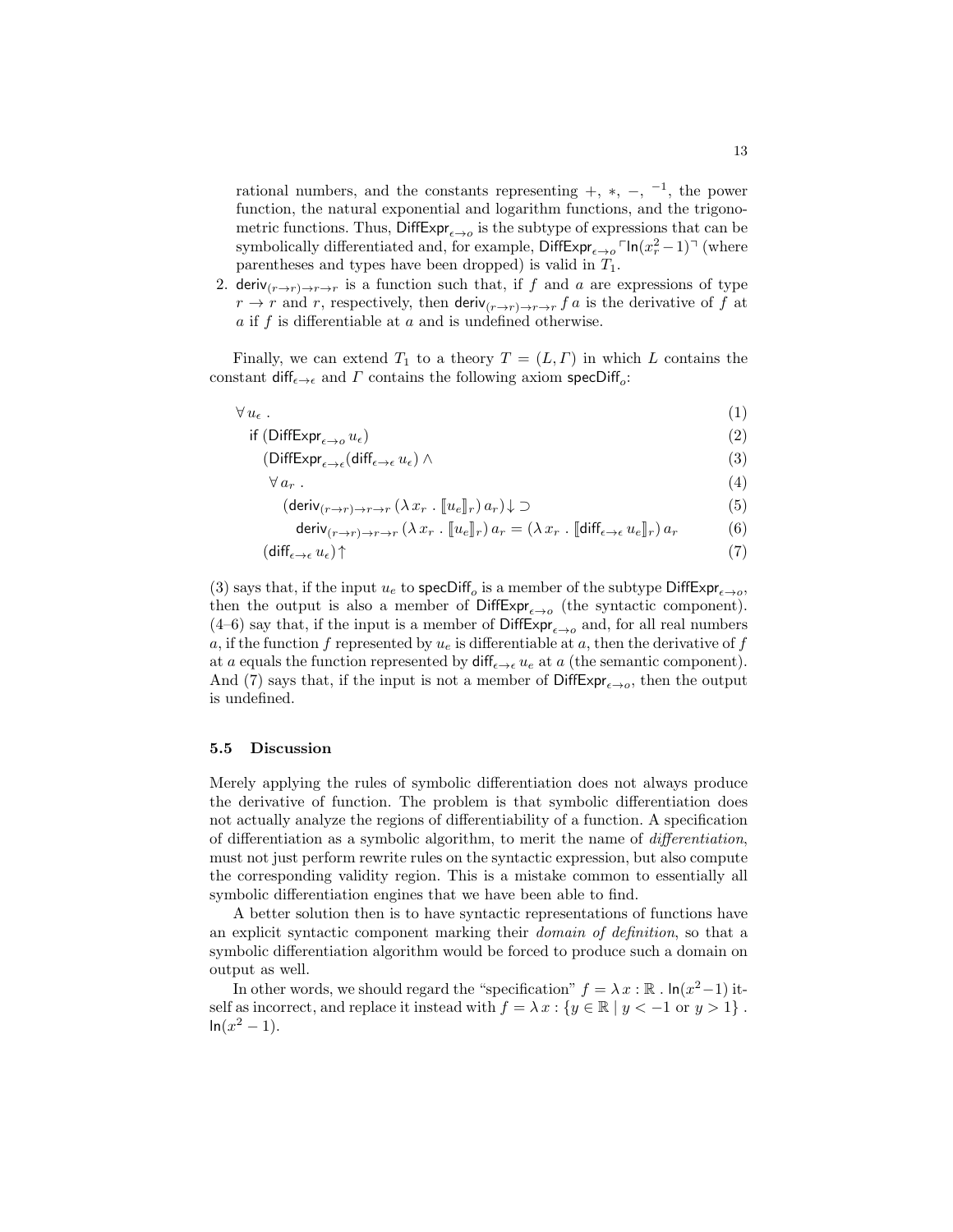## <span id="page-13-0"></span>6 Related Work

The literature on the formal specification of symbolic computation algorithms is fairly modest; it includes the papers [\[7,](#page-14-3)[17](#page-15-4)[,18,](#page-15-5)[19\]](#page-15-6). One of the first systems to implement SBMAs in a formal setting is MATHPERT [\[2\]](#page-14-4) (later called MathXpert), the mathematics education system developed by Michael Beeson. Another system in which SBMAs are formally implemented is the computer algebra system built on top of HOL Light [\[14\]](#page-15-2) by Cezary Kaliszyk and Freek Wiedijk [\[16\]](#page-15-7). Both systems deal in a careful way with the interplay of syntax and semantics that characterize SBMAs. Kaliszyk addresses in [\[15\]](#page-15-8) the problem of simplifying the kind of mathematical expressions that arise in computer algebra system resulting from the application of partial functions in a proof assistant in which all functions are total. Stephen Watt distinguishes in [\[22\]](#page-15-9) between symbolic computation and computer algebra which is very similar to the distinction between syntax-based and semantics-based mathematical algorithms.

There is an extensive review in [\[13\]](#page-15-1) of the literature on metaprogramming, metareasoning, reflection, quotation, theories of truth, reasoning in lambda calculus about syntax, and undefinedness related to  $\text{CTT}_{\text{ge}}$  and  $\text{CTT}_{\text{use}}$ . For work on developing infrastructures in proof assistants for global reflection, see  $[1,3,4,6,8,20,21]$  $[1,3,4,6,8,20,21]$  $[1,3,4,6,8,20,21]$  $[1,3,4,6,8,20,21]$  $[1,3,4,6,8,20,21]$  $[1,3,4,6,8,20,21]$  $[1,3,4,6,8,20,21]$ , which covers, amongst others, the recent work in Agda, Coq, Idris, and Lean in this direction. Note that this infrastructure is all quite recent, and has not yet been used to deal with the kinds of examples in this paper — thus we do not yet know how *adequate* these features are for the task.

# <span id="page-13-1"></span>7 Conclusion

Commonplace in mathematics, SBMAs are interesting and useful algorithms that manipulate the syntactic structure of mathematical expressions to achieve a mathematical task. Specifications of SBMAs are often complex because manipulating syntax is complex by its own nature, the algorithms involve an interplay of syntax and semantics, and undefined expressions are often generated from the syntactic manipulations. SBMAs can be tricky to implement in mathematical software systems that do not provide good support for the interplay of syntax and semantics that is inherent in these algorithms. For the same reason, they are challenging to specify in a traditional formal logic that provides little built-in support for reasoning about syntax.

In this paper, we have examined representative SBMAs that fulfill basic mathematical tasks. We have shown the problems that arise if they are not implemented carefully and we have delineated their specifications. We have also sketched how their specifications can be written in  $\text{CTT}_{\text{uce}}$  [\[12\]](#page-15-0), a version of Church's type that is well suited for expressing the interplay of syntax and semantics by virtue of its global reflection infrastructure.

We would like to continue this work first by writing complete specifications of SBMAs in  $\text{CTT}_{\text{uqe}}$  [\[12\]](#page-15-0),  $\text{CTT}_{\text{qe}}$  [\[13\]](#page-15-1), and other logics. Second by formally defining SBMAs in  $\text{CTT}_{\text{uqe}}$  and  $\text{CTT}_{\text{qe}}$ . Third by formally proving in  $\text{CTT}_{\text{uqe}}$  [\[12\]](#page-15-0) and

14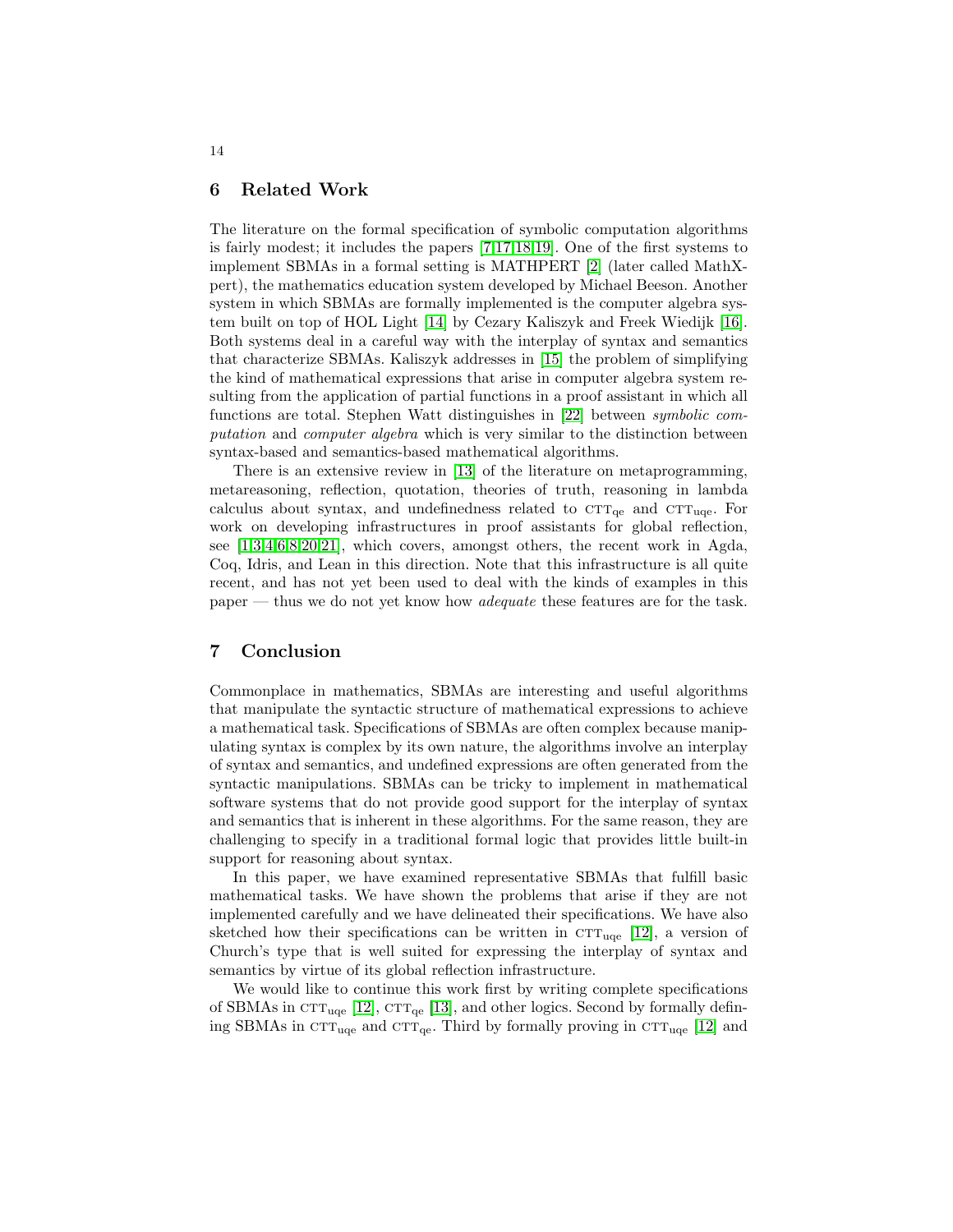$\text{CTT}_{\text{qe}}$  [\[13\]](#page-15-1) the mathematical meanings of SBMAs from their formal definitions. And fourth by further developing HOL Light QE [\[5\]](#page-14-0) so that these SBMA definitions and the proofs of their mathematical meanings can be performed and machine checked in HOL Light QE. As a small startup example, we have defined a symbolic differentiation algorithm for polynomials and proved its mathematical meaning from its definition in [\[13,](#page-15-1) subsections 4.4 and 9.3].

## Acknowledgments

This research was supported by NSERC. The authors would like to thank the referees for their comments and suggestions.

# References

- <span id="page-14-5"></span>1. Anand, A., Boulier, S., Cohen, C., Sozeau, M., Tabareau, N.: Towards certified meta-programming with typed Template-Coq. In: Avigad, J., Mahboubi, A. (eds.) Interactive Theorem Proving. pp. 20–39. Lecture Notes in Computer Science, Springer (2018)
- <span id="page-14-4"></span>2. Beeson, M.: Logic and computation in MATHPERT: An expert system for learning mathematics. In: Kaltofen, E., Watt, S. (eds.) Computers and Mathematics, pp. 202–214. Springer (1989)
- <span id="page-14-6"></span>3. Boyer, R., Moore, J.: Metafunctions: Proving them correct and using them efficiently as new proof procedures. In: Boyer, R., Moore, J. (eds.) The Correctness Problem in Computer Science, pp. 103–185. Academic Press (1981)
- <span id="page-14-7"></span>4. Buchberger, B., Craciun, A., Jebelean, T., Kovacs, L., Kutsia, T., Nakagawa, K., Piroi, F., Popov, N., Robu, J., Rosenkranz, M., Windsteiger, W.: Theorema: Towards computer-aided mathematical theory exploration. Journal of Applied Logic 4, 470–504 (2006)
- <span id="page-14-0"></span>5. Carette, J., Farmer, W.M., Laskowski, P.: HOL Light QE. In: Avigad, J., Mahboubi, A. (eds.) Interactive Theorem Proving. pp. 215–234. Lecture Notes in Computer Science, Springer (2018)
- <span id="page-14-8"></span>6. Christiansen, D.R.: Type-directed elaboration of quasiquotations: A high-level syntax for low-level reflection. In: Proceedings of the 26Nd 2014 International Symposium on Implementation and Application of Functional Languages. pp. 1:1– 1:9. IFL '14, ACM, New York, NY, USA (2014), [http://doi.acm.org/10.1145/](http://doi.acm.org/10.1145/2746325.2746326) [2746325.2746326](http://doi.acm.org/10.1145/2746325.2746326)
- <span id="page-14-3"></span>7. Dunstan, M., Kelsey, T., Linton, S., Martin, U.: Lightweight formal methods for computer algebra systems. In: Weispfenning, V., Trager, B.M. (eds.) Proceedings of the 1998 International Symposium on Symbolic and Algebraic Computation. pp. 80–87. ACM (1998)
- <span id="page-14-9"></span>8. Ebner, G., Ullrich, S., Roesch, J., Avigad, J., de Moura, L.: A metaprogramming framework for formal verification. Proceedings of the ACM on Programming Languages 1(ICFP), 34 (2017)
- <span id="page-14-2"></span>9. Farmer, W.M.: A simple type theory with partial functions and subtypes. Annals of Pure and Applied Logic 64, 211–240 (1993)
- <span id="page-14-1"></span>10. Farmer, W.M.: Formalizing undefinedness arising in calculus. In: Basin, D., Rusinowitch, M. (eds.) Automated Reasoning—IJCAR 2004. Lecture Notes in Computer Science, vol. 3097, pp. 475–489. Springer (2004)